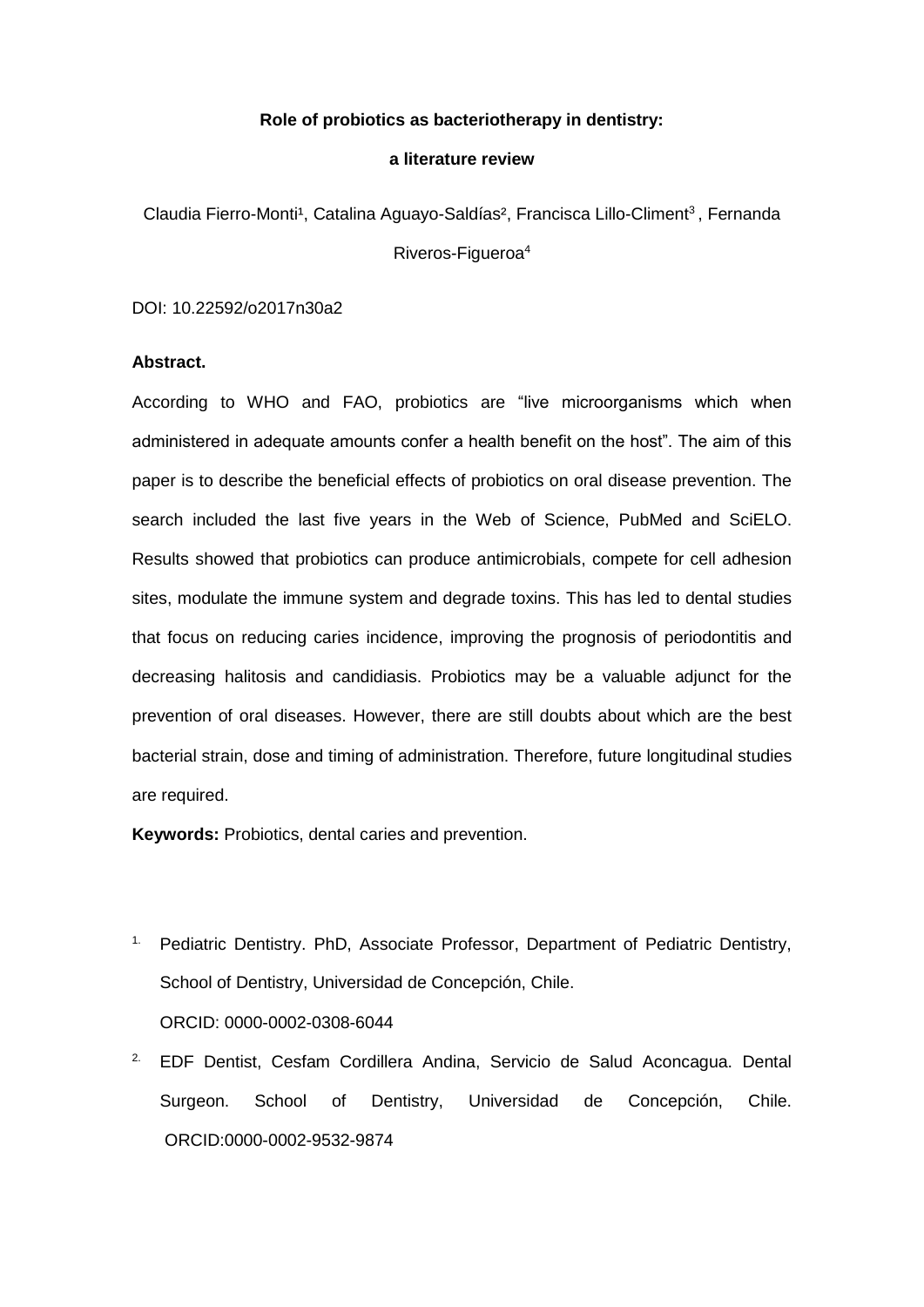- 3. Dental Surgeon. School of Dentistry, Universidad de Concepción, Chile. [ORCID:](http://orcid.org/0000-0002-1954-8565) [0000-0002-1954-8565](http://orcid.org/0000-0002-1954-8565)
- 4. Dental Surgeon. School of Dentistry, Universidad de Concepción, Chile. [ORCID:0000-0001-8842-2205](http://orcid.org/0000-0001-8842-2205)

Received on: 06 Feb 2017 – Accepted on: 01 Jul 2017

## **Introduction**

The term "probiotics" literally means "for life" and was coined for the first time in the 1960s<sup> $(1,2)$ </sup>. According to the report of the World Health Organization (WHO) and the Food and Agriculture Organization of the United Nations (FAO) (2002), probiotics are "live microorganisms which when administered in adequate amounts confer a health benefit on the host"<sup>(3)</sup>. It is from this view that the concept of bacteriotherapy emerges, which is the term used when a harmless strain is implanted in the host's microflora to maintain or restore the natural microbiome through the interference and/or inhibition of other microorganisms, especially pathogens, which is consistent with the definition of probiotics. Bacteriotherapy provides alternative ways to fight against infectious diseases, with fewer side effects than conventional drugs, and it also helps treat disorders that seem to have no connection with the bacteria, such as asthma, obesity and diabetes $(4-6)$ . From this perspective, scientific evidence has shown that probiotics can improve the condition of patients with medical disorders, such as diarrhea,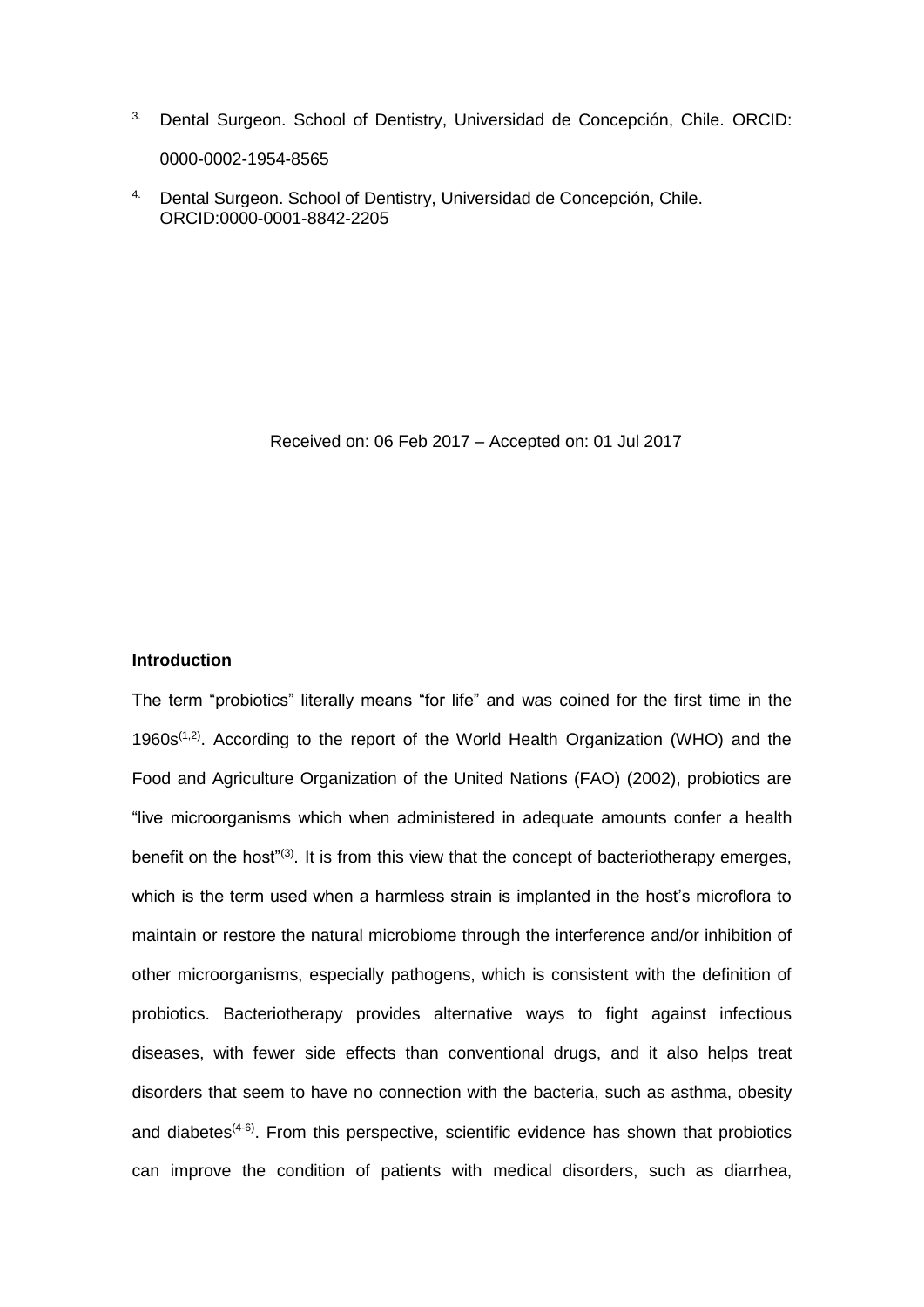gastroenteritis, short-bowel syndrome, inflammatory bowel disease, cancer, immunosuppressed conditions, pediatric allergies, growth retardation, hyperlipidemia, liver diseases, infections with *Helicobacter pylori,* and urinary tract infections<sup>(7-9)</sup>. In the last decade, the use of probiotics has generated interest within the dental community with the development of studies focused on reducing caries incidence, improving the prognosis of periodontitis, eliminating halitosis and infections such as oral candidiasis(4,7,9) .

## **Method**

A search was conducted in the following databases: Web of Science, PubMed and SciELO. The selection criteria were:

- 1. Period: 2011 2016
- 2. Type of documents: Articles and Reviews
- 3. Language: English/Spanish
- 4. Area of research: *Dentistry oral surgery medicine*
- 5. Research domains: *Science technology*.

Keywords: *Probiotics* AND *Dental Caries and Prevention:* we found 75 papers, of which 28 were selected as available in Free-Full-Text format.

## **Resource availability**

There are several products with different probiotic bacterial strains in the market: chewing gum, tablets or pills and dairy products such as milk, ice cream, cheese, and yogurt. The latter are the most natural ones, easiest to find and most widely accepted by the population, especially children<sup> $(2,10,11)$ </sup>. Several studies have compared the use of probiotics in dairy products with placebos or probiotic products with similar functions (fluoride, chlorhexidine, coconut oil, etc.), but very few have compared them to each other. A study conducted by T. Madhwani et al. compared the use of probiotics in ice cream and drinks, and showed that ice cream would be a better option as it maintains a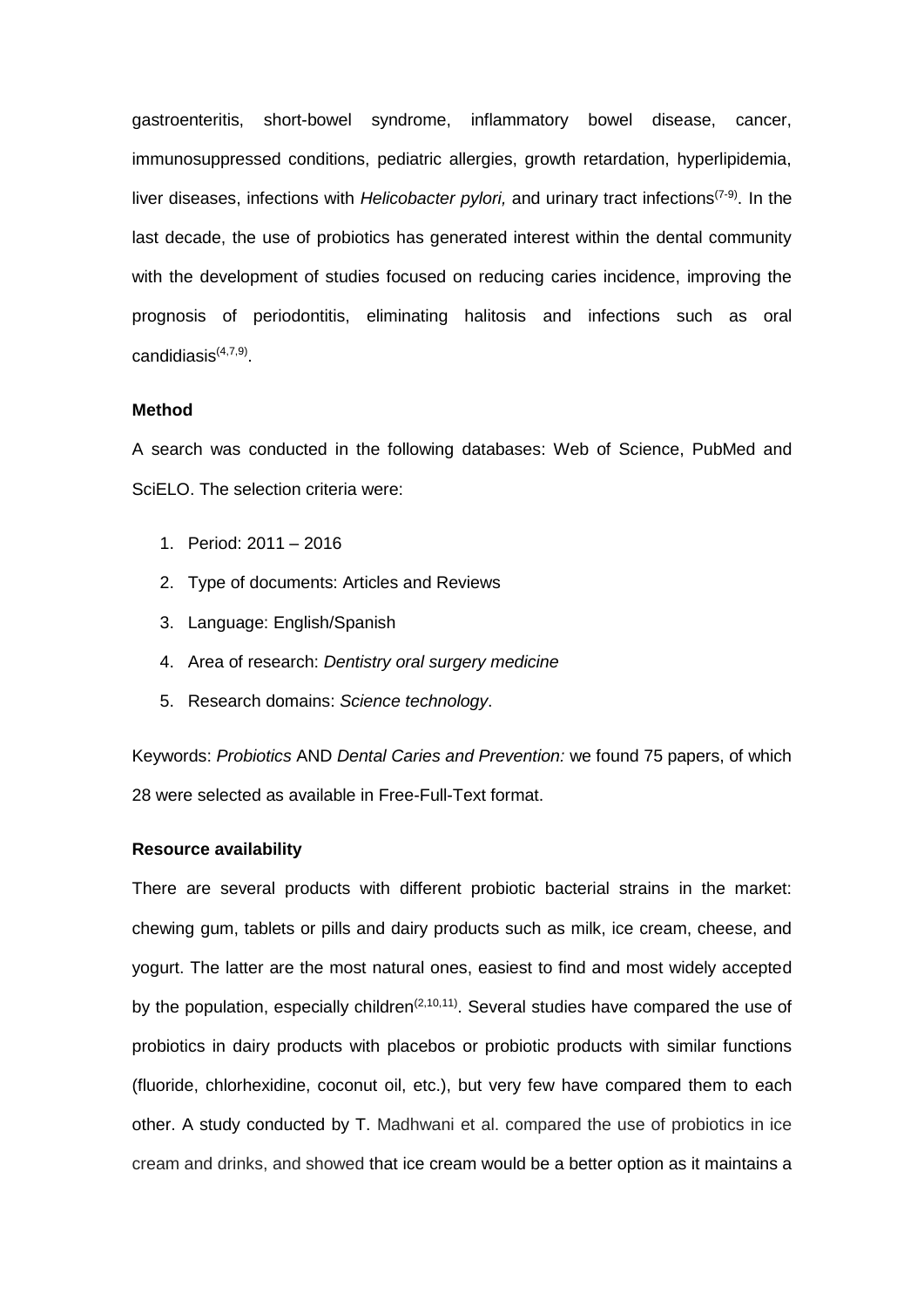significant reduction of S. mutans in saliva levels after 90 days of consumption<sup>(10)</sup>. Regarding its use in dentistry, we must consider that dairy products should be the vehicle for the administration of probiotics, since they contain casein phosphopeptides (CPP) that have an inhibitory effect on demineralization and promote the remineralization of tooth enamel<sup>(5)</sup>.

## **Mechanism of action**

Several mechanisms have been proposed for the potential beneficial effect of probiotics. These can be classified into four broad lines:

- 1. The production of antimicrobials (bacteriocins) or acids that can inhibit the proliferation of pathogens.
- 2. Competition for cell adhesion sites (competitive inhibition or replacement therapy) with pathogens and/or co-aggregation to biofilm.
- 3. Modulation of local and systemic immune functions.
- 4. Degradation of toxins.

All available data show that the effects of probiotics are species- and strain-specific<sup>(4,8,12-15)</sup>. The optimal dose for dental diseases has not yet been explored, as the dose regimens adopted so far are based on standards for the gastrointestinal tract and for pediatric health care. However, we know there are between 75 and 100 bacterial species in the mouth of each person, and that different people have different combinations of species. In other words there is no "one size fits all" solution, so we may need a mixture of beneficial strains rather than a single strain as oral bacteriotherapy, comparable to the use of broad-spectrum antibiotics<sup>(5)</sup>.

# **Strains of probiotics used in mouth**

The probiotic bacterial species most widely studied belong to the *Lactobacillus* and Bifidobacterium genera<sup>(2,10,11,14,16)</sup>. Lactobacillus are considered a normal component of oral biofilm and account for approximately 1%. *Bifidobacterium* are produced only in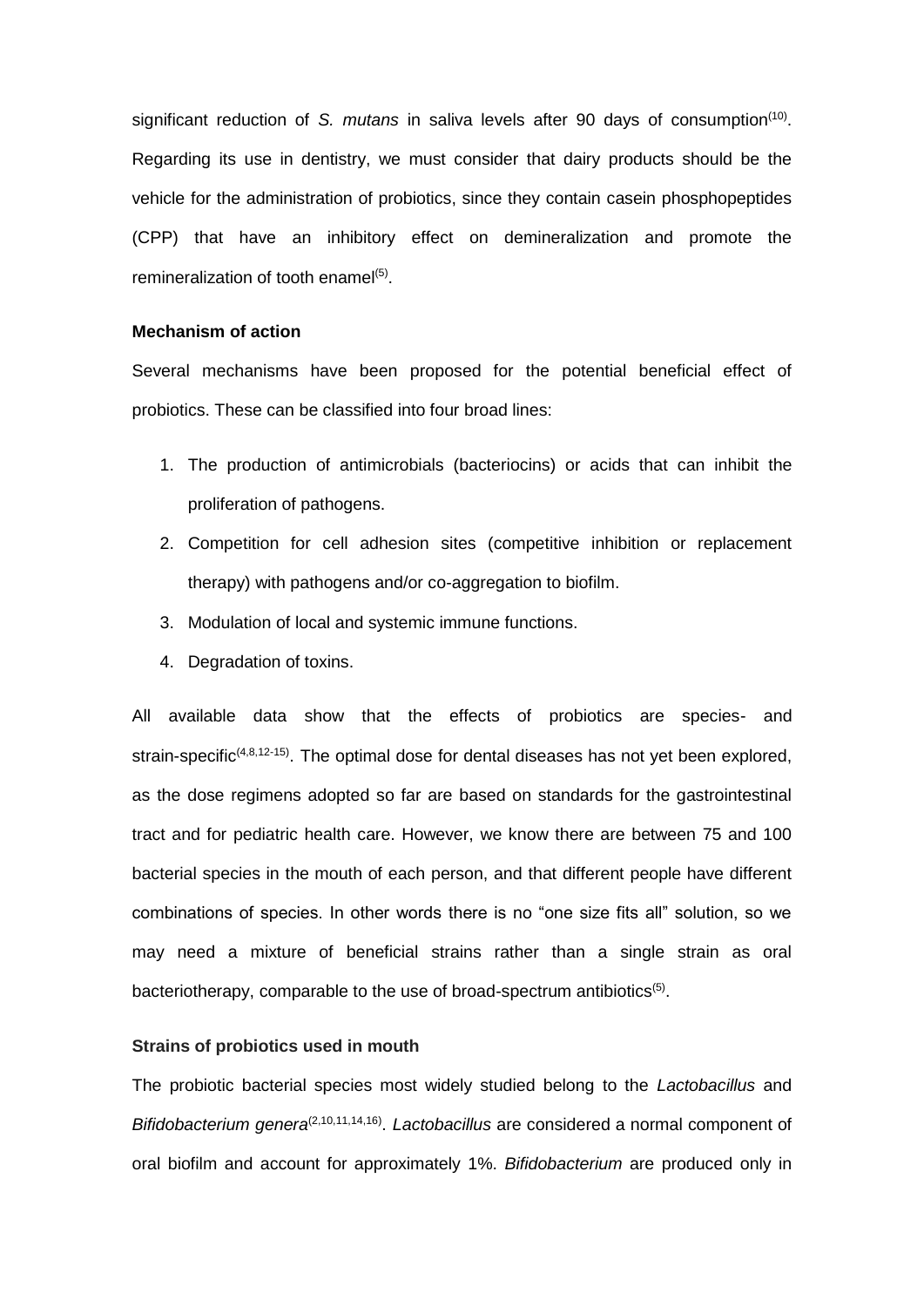small amounts in oral biofilm $(17,18)$ . The focus is on these species because they are produced in the dairy industry and are rarely involved in human infections. In fact, these bacteria have a symbiotic relationship with human beings. They are present in the mucous membrane of intestinal epithelial cells, inhibiting the growth and attachment of pathogenic bacteria through the production of bactericides, acting like a coating that protects tissues $(2,4,10)$ .

From a dental perspective, *Lactobacillus* and *Bifidobacterium* are acidogenic and aciduric. They are generally considered cariogenic and could be considered a risk for dental health<sup>(6,8,14,16,17,19,20)</sup>. However, the buffering capacity of dairy products containing these bacteria counteracts their acidity<sup> $(15,21)$ </sup>. In addition, several studies have shown that *Lactobacillus* are late mediators in the progression of carious lesions due to their poor adhesion properties. Therefore, they do not increase the incidence of new lesions, although little is known about the effect they could have on pre-existing lesions<sup>(15,17,18)</sup>. Additionally, several species of *Lactobacillus* have been isolated from healthy mouths(18.19) . However**,** not all strains of *Lactobacillus* or *Bifidobacterium* are probiotics<sup>(17)</sup>.

| Anti-pathogenic action       | <b>Bacterial strain</b>                                       |
|------------------------------|---------------------------------------------------------------|
| Significantly<br>increases   | Lactobacillus acidophilus <sup>(2)</sup>                      |
| salivary pH                  |                                                               |
| It significantly reduces the | Lactobacillus acidophilus <sup>(2)</sup>                      |
| Streptococcus<br>levels of   | Lactobacillus reuteri <sup>6,10,12,13,19)</sup>               |
| <i>mutans</i> in saliva      | Lactobacillus rhamnosus <sup>(13,19)</sup>                    |
|                              | Lactobacillus rhamnosus LRH08: In addition,<br>these          |
|                              | clinical results showed a statistically significant reduction |
|                              | in the incidence of new caries lesions and a reduction in     |
|                              | individuals with new caries lesions <sup>(17)</sup> .         |
|                              | Lactobacillus paracasei strains SD1<br><b>DSMZ</b><br>and     |

Table 1. Strains tested in controlled and randomized clinical trials: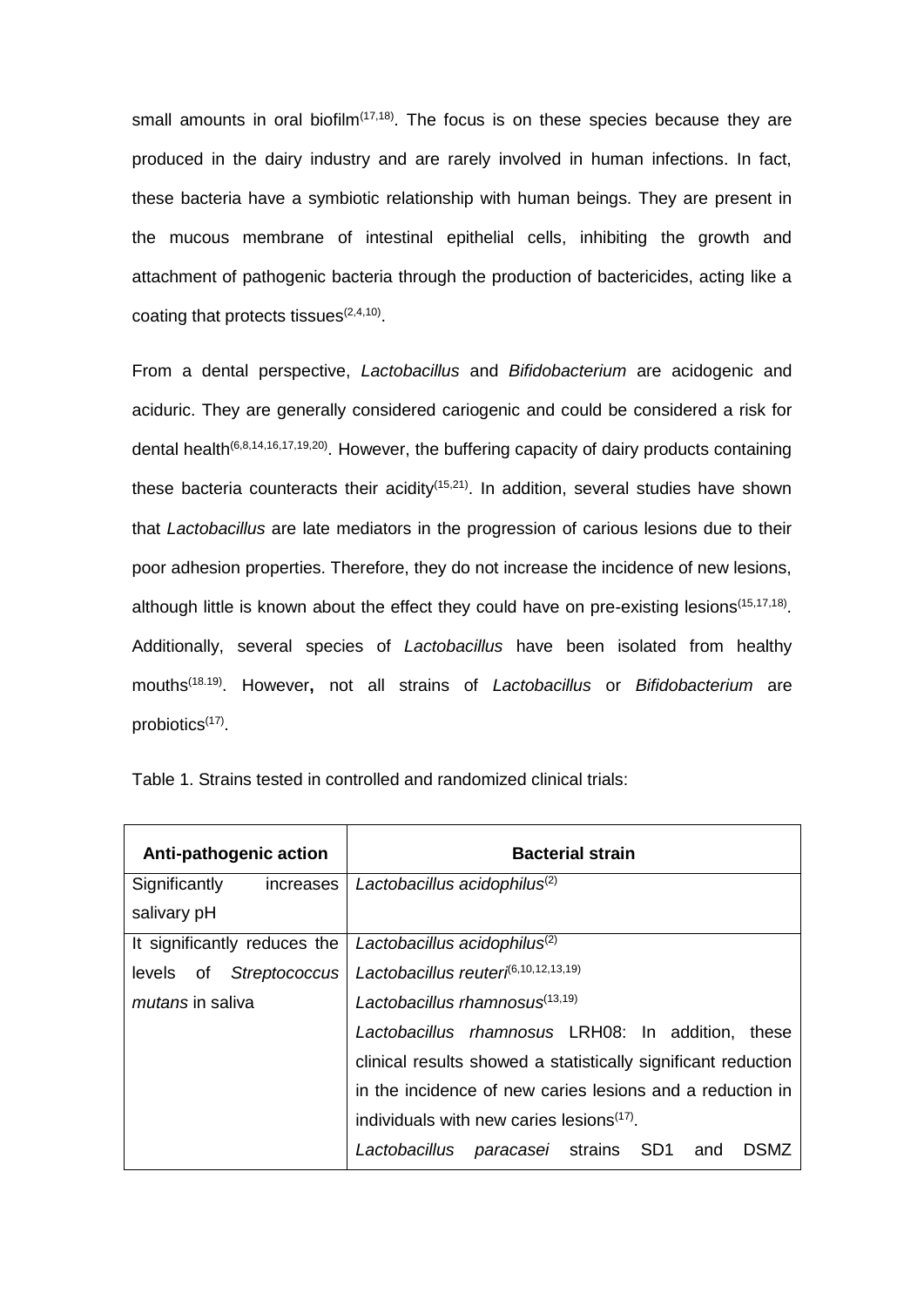|                            | $16671^{(19,22-24)}$                                             |
|----------------------------|------------------------------------------------------------------|
|                            | Lactobacillus paracasei subspecies casei, Lactobacillus          |
|                            | acidophillus,<br>Lactobacillus rhamnosus<br>and                  |
|                            | Bifidobacterium: combination of probiotic strains in Laive       |
|                            | yogurt <sup>(25)</sup>                                           |
| Adhesion to hydroxyapatite | Streptococcus thermophilus and Lactococcus lactis <sup>(2)</sup> |
| crystals (competition with |                                                                  |
| the Streptococcus sobrinus |                                                                  |
| for a place on the enamel) |                                                                  |

These studies claim that probiotics strains can be detected in the saliva during their consumption, but when consumption ceases, they disappear from the oral cavity within a few weeks<sup>(6)</sup>. Some of the studies were short-term clinical trials (days or weeks), and others long-term studies (six months to one year). They used different vehicles (tablets, milk, ice cream, cheese, and sweets) and worked with different age groups (preschoolers, school children and young adults) as research subjects.

The literature also mentions in vitro studies, where the following strains are used:

- *Lactobacillus rhamnosus LCR35* **and** *Lactobacillus Johnosonii LA1***:** they reduce the colonization of *Streptococcus mutans* in vitro. Both probiotics are used in Chilean dairy products: *Lactil* and *Chamyto* respectively. Their effect was evaluated in four different concentrations (1, 1/10, 1/100 and 1/1000), but no significant differences were found. However, the probiotic strain *Lactobacillus casei*, *rhamnosus LCR35* variety (lactil) showed significant inhibition halos in comparison to the Lactobacillus johnsonii LA1 strain (Chamyto)<sup>(15)</sup>.
- *Lactobacillus reuteri* **strains ATCC PTA 5289:** it adheres and forms a biofilm on the hydroxyapatite coated with saliva, competing with *Streptococcus mutans* for a place on the enamel<sup>(26)</sup>. These results were obtained in an in vitro study. However a clinical trial showed that short-term (three weeks) administration of *L. reuteri*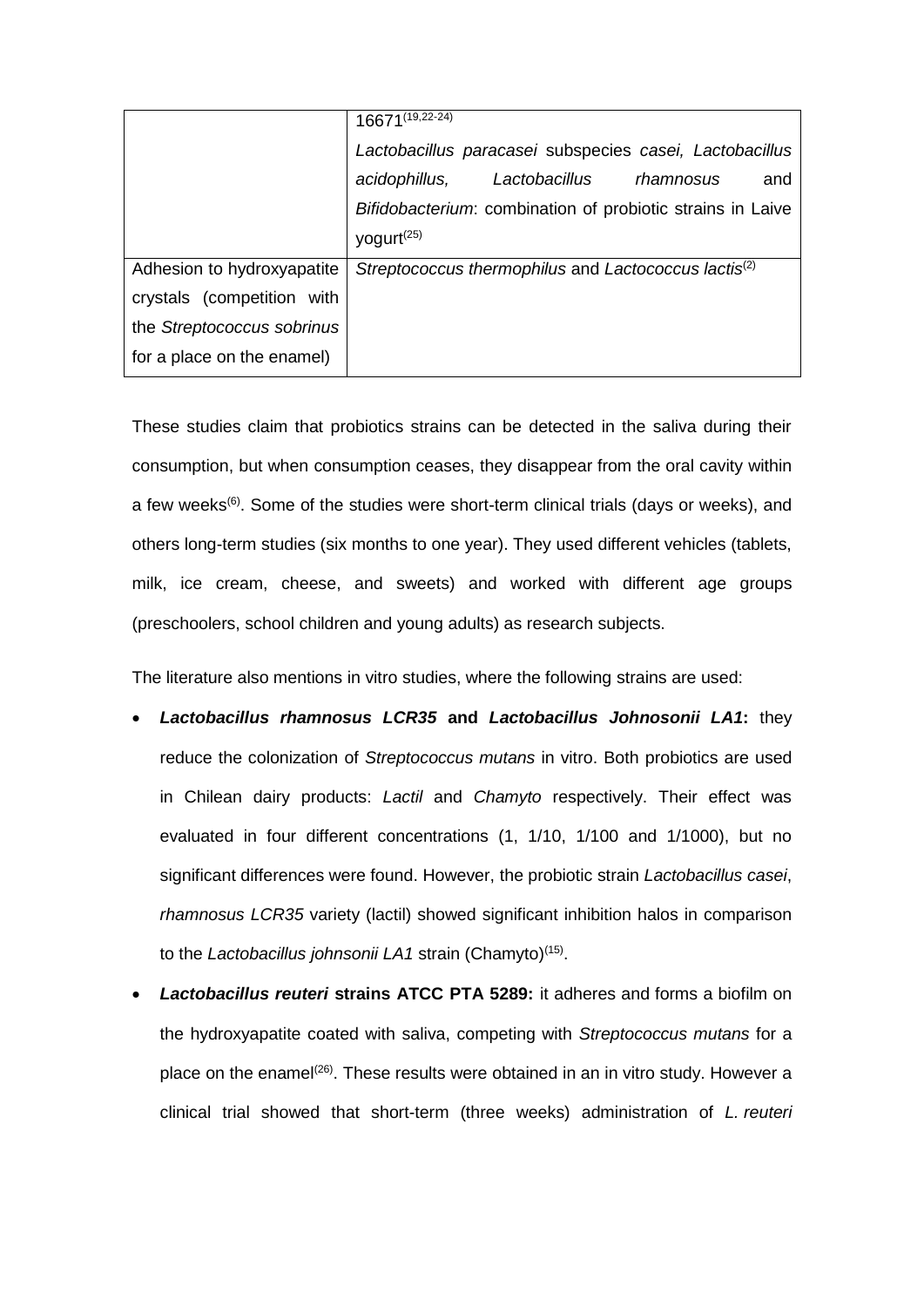*ATCC 55730* combined with *PTA 5289* did not affect the production of lactic acid or Streptococcus mutans counts<sup>(6)</sup>.

- Lactobacillus salivarius: significantly increases oral pH<sup>(10)</sup>.
- *Lactobacillus salivarius WB21***:** reduces plaque buildup, depth of periodontal pocket, bleeding on probing and oral malodor<sup>(19)</sup>.
- *Lactobacillus salivarius TI 2711***:** it showed antibacterial activity against *Porphyromonas gingivalis* in mixed culture experiments, but recovered when administration ceased<sup>(19)</sup>.
- **Streptococcus salivarius K12:** it presents antimicrobial activity against several bacteria including *S. moorei*, which is a major contributor to oral malodor. It could be an interesting and valuable candidate for developing antimicrobial therapy to treat oral malodor<sup>(27)</sup>.

There are currently patented dental probiotics available that include *Lactobacillus reuteri* and *Streptococcus salivarius*(12) .

Despite the large amount of scientific evidence, more randomized clinical trials are needed to identify the best combinations of probiotic strains, as well as their vehicles and dose for specific uses.

Terai et al. accepted the challenge and proposed new potential candidates. They selected 14 *Lactobacillus* strains and 36 *Streptococcus* strains from 896 oral isolates taken from 56 healthy volunteers aged between 25 and 66, based on the following parameters: the bacteria should not produce VSC (volatile sulfur compounds), should have antibacterial activity against pathogens that cause periodontal disease and dental caries, should have adherence to salivary-coated hydroxyapatite and to oral epithelial cells in vitro, should not have cariogenecity potential in an artificial mouth system, and should not induce endocarditis in a rat model. Based on these parameters, the best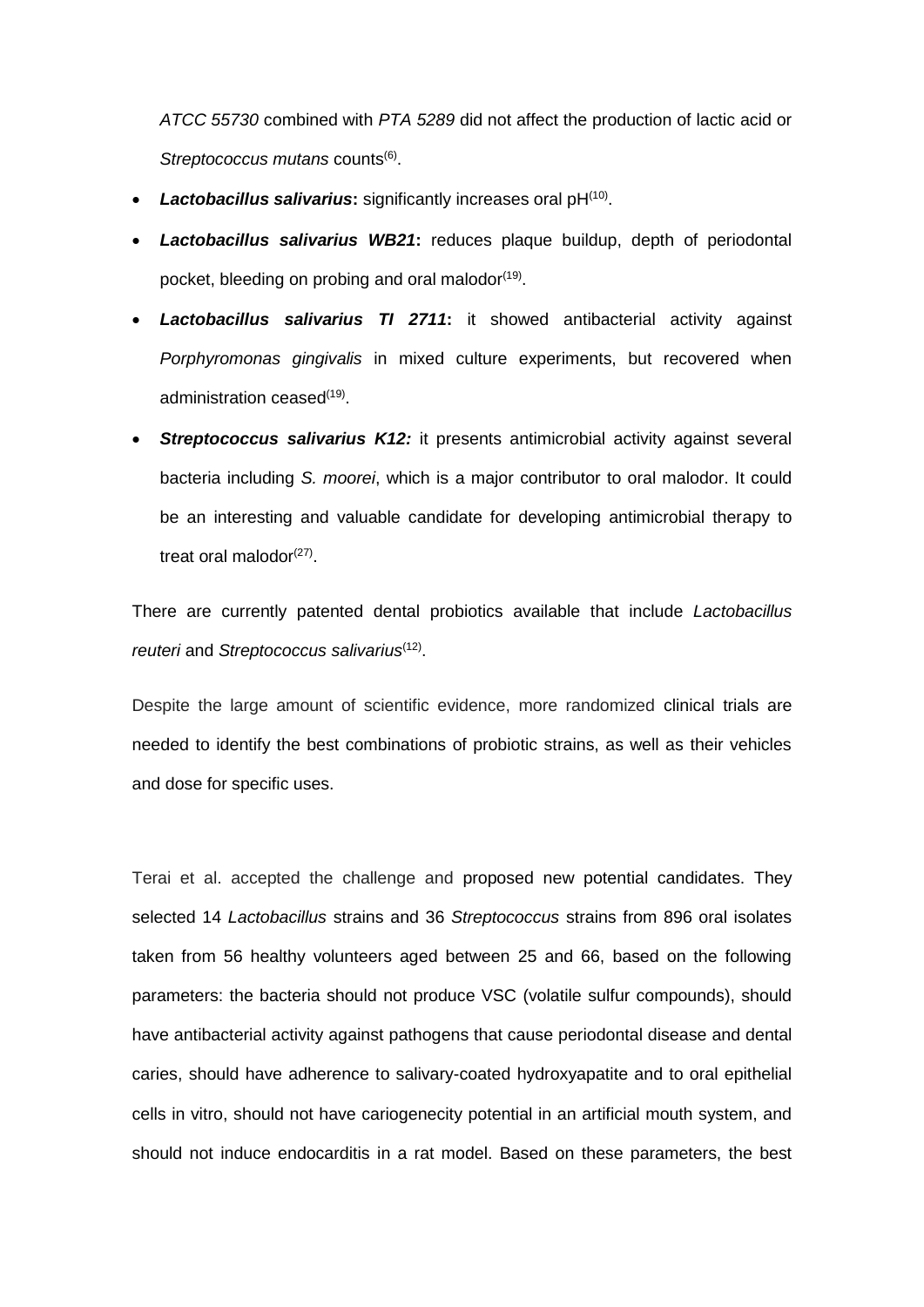candidates to be tested in a randomized clinical trial with humans would be: *L. crispatus YIT 12319, L. fermentum YIT 12320, L. gasseri YIT 12321, 12322* and **S.** *mitis YIT*<sup>(20)</sup>.

## **Action in relation to oral diseases**

The oral cavity is a habitat for a large diversity of microorganisms including bacteria, yeasts and viruses; all associated with oral infections. Bacteria are dominant in this microflora, and the diversity of species found in the oral cavity reflects the various types of habitat for colonization and the opportunity to survive as biofilm. However, the balance between this microflora and the host can be interrupted, resulting in diseases of the oral structures such as dental caries, gingivitis, periodontitis, halitosis, candidiasis and peri-implantitis<sup>(8)</sup>.

#### **Dental caries**

To understand the role of probiotics in the prevention of dental caries, we must first understand dental caries as a disease. According to the "Ecological Plaque Hypothesis", caries pathogens may occur (or be transmitted) in a low number in the oral biofilm, which is compatible with oral health. However, if there is an imbalance in this oral biofilm due to changes in local environmental conditions, there would be a higher number of pathogens, which would cause dental caries. Some of these changes or "ecological pressures" are: a diet rich in carbohydrates, decreased salivary flow and low oral pH. Under these circumstances, the pathogens that compete with the indigenous microflora reach the numerical dominance levels necessary for the disease to occur<sup>(17,21)</sup>. Complementing this theory, the current definition of dental caries presents it as a complex disease. Although it starts through microbial action, the main pathogenic species linked to its development are endogenous and not exogenous, which significantly increase their number when there is a favorable change of the intraoral environment. In other words, it is no longer defined as a communicable and infectious disease<sup>(21)</sup>.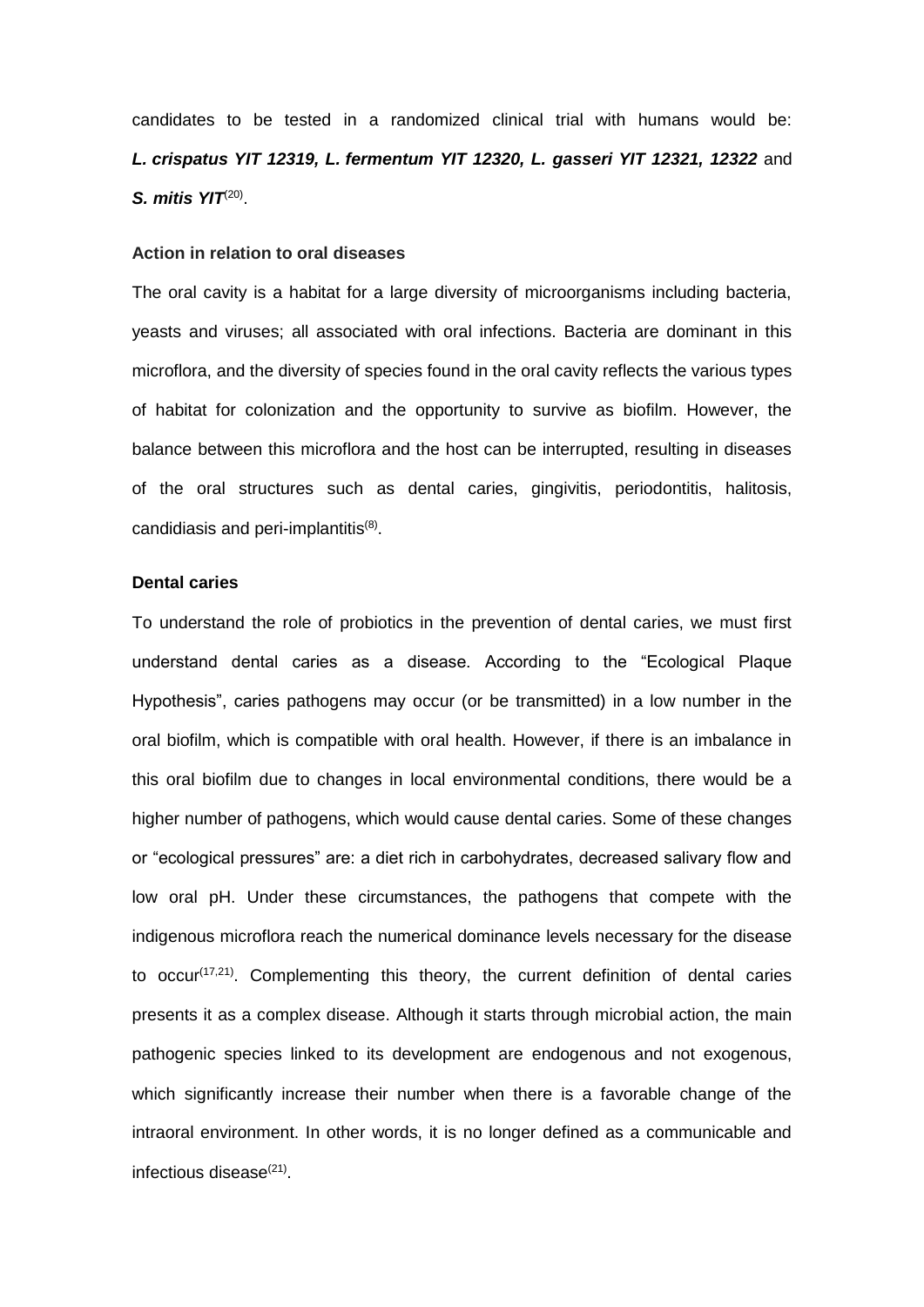Therefore, dental caries can be prevented by implementing two approaches: 1) directly attacking potentially pathogenic microorganisms (e.g., use of antimicrobials or antiadhesive agents) and 2) indirectly by interfering in "the ecological pressure" responsible for pathogen selection<sup> $(17)$ </sup>. In view of this, the studies conducted in the last few years focus on controlling pathogenic microorganisms through bacteriotherapy with the use of probiotics (first approach) and making favorable ecological changes to the disrupted oral environment, such as increasing local pH and salivary flow (second approach)<sup>(2.13)</sup>.

There are a number of randomized clinical trials that indicate that probiotics from *Lactobacillus* and *Bifidobacterium* may have an antagonistic effect on *Streptococcus*  mutans (the main bacterial species that causes dental caries)<sup>(8,10-13,17,19,22-25)</sup>. However, a short-term reduction in the count of *Streptococcus mutans is* not necessarily associated with fewer cavities or reduced risk of tooth decay. Attempts have been made to combine professional dental cleaning and the use of antibacterial agents with the use of probiotics, in order to amplify the inhibitory effect and slow the growth of the pathogen<sup>(5,9)</sup>.

Hedayati-Hajikand et al. found that the combined use of chewable tablets with ProBiora3® (combination of *S. uberis KJ2, S. oralis KJ3 and S. rattus JH145*) and the daily use of fluoride toothpaste decreased early demineralization of the enamel, but had no effect on carious lesions. However, preschoolers who consumed these chewable tablets presented no new caries lesions in the period under study. This suggests that the appearance of tooth decay could be reduced through daily administration of these probiotics as adjuncts to the daily use of fluoride toothpaste in preschoolers<sup>(12)</sup>.

#### **Periodontal disease**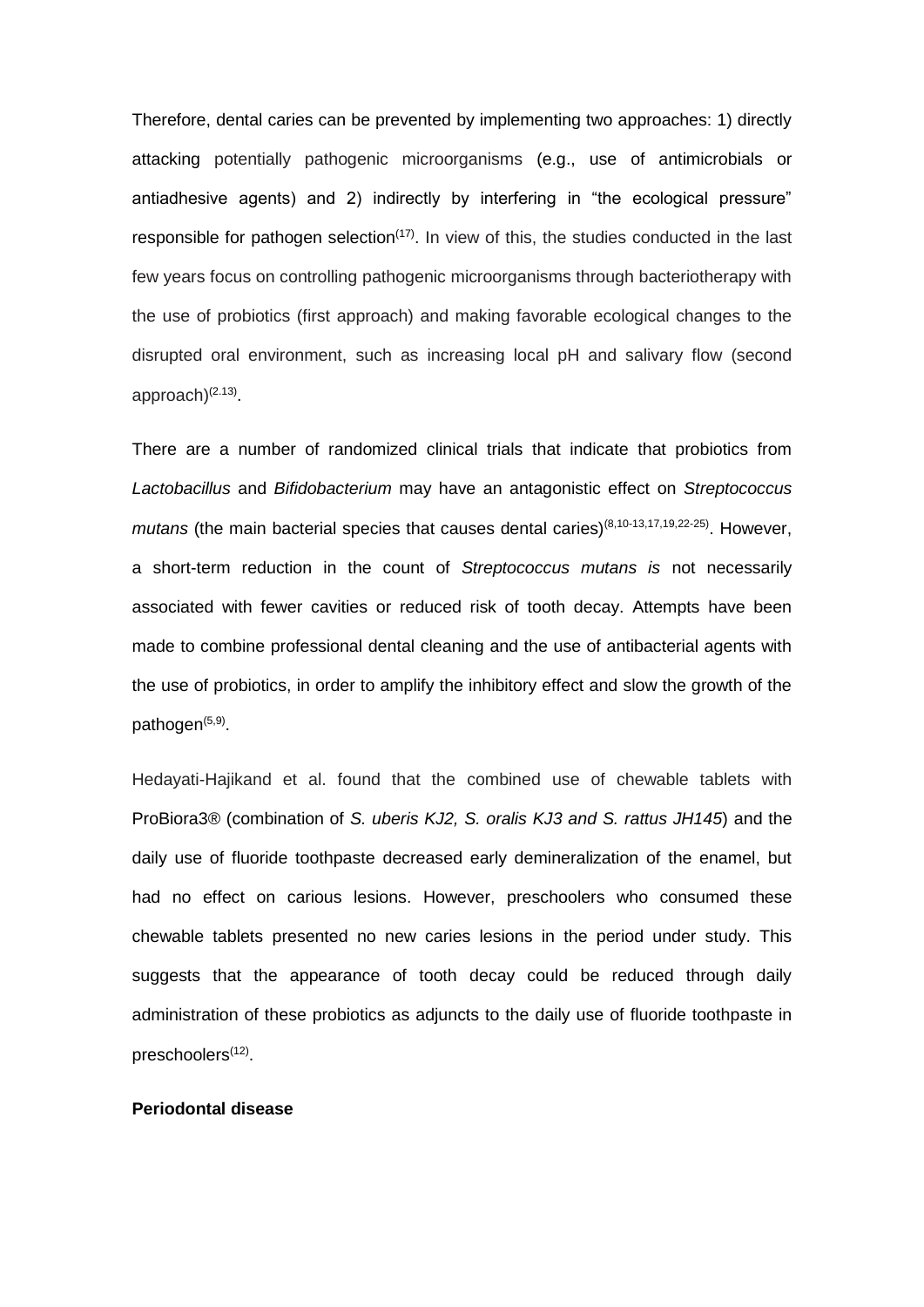Efforts to prevent and treat periodontal disease focus mainly on reducing endogenous pathogens, eliminating superinfection with exogenous pathogens and strengthening the epithelial barrier, thus helping reduce susceptibility to infection. Probiotic bacteria can promote periodontal health if they can establish themselves in the oral biofilm and inhibit the growth of periodontal pathogens and their metabolism. Less is known about probiotics and their effect on periodontal disease than about probiotics and caries. Efforts are being made to study the effect of probiotics on clinical parameters (plaque index, gingival index, etc.) and on the interference in periodontal microbiology $(4,9,14)$ .

Toiviainen et al. found that the short-term consumption of *Lactobacillus rhamnosus GG (LGG)* and *Bifidobacterium animalis sub species lactis Bb-12 (BB-12)* reduces the amount of plaque and it is clinically relevant for the reduction of gingival inflammation. The combination of *LSG* and *BB-12* seems to be even more effective in comparison to each one alone. On the whole, it would improve the periodontal condition of healthy subjects, without affecting the composition of the adhesion properties or the oral microbiota of the plaque $(14)$ .

It has been recently shown that *Lactobacillus reuteri* (Periobalance®) decreases the count of periodontal pathogens such as *Aggregatibacter actinomycetem comitans*, *Campylobacter rectus* and species of *Capnocytophaga* and *Tannerella forsythia*, reducing plaque levels and gingival inflammation in subjects with moderate to severe gingivitis. The host's immune modulation could explain their action in improving periodontal status, since there was no change in the oral microbiota or the adhesion properties of the plaque. Additionally, consuming *L. reuteri* reduces pro-inflammatory cytokines in the crevicular fluid of adults with gingival inflammation. This finding may reflect a local effect on oral immune responses<sup>(8,9,14)</sup>.

According to Terai et al., lactic acid bacteria (LAB) showed antibacterial activity against *Porphyromonas gingivalis, Prevotella intermedia* and *Aggregatibacter actinomycetem comitans*. As periodontal pathogens are sensitive to the attack of acids, it is believed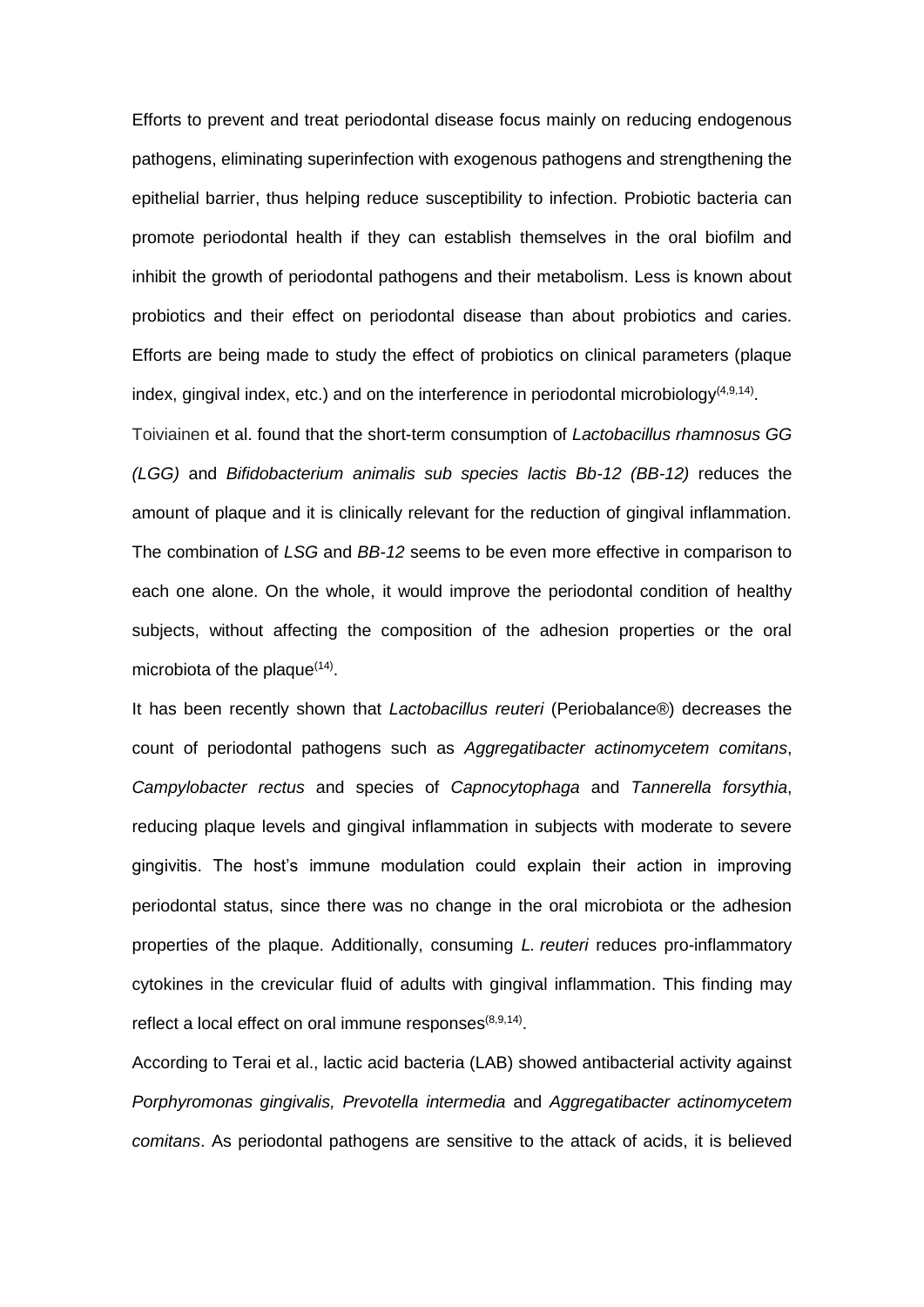that the antibacterial activity of LAB is linked to the production of lactic acid and other organic acids that could act as bacteriocins<sup>(20)</sup>.

Iniesta et al. conducted a literature review in the years before the period covered in this study and obtained the following results $(9)$ :

- 2006: chewing gum with *L. reuteri* led to a statistically significant reduction in the plaque index and in the gingival index in patients with gingivitis
- 2007: chewable tablets containing *Lactobacillus brevis* improved the clinical parameters of plaque index, gingival index, tartar, and bleeding on probing in patients with chronic periodontitis
- 2008: Tablets containing *L. salivarius* improved plaque index and probing depth in patients with chronic periodontitis and smokers. In addition, subgingival plaque showed a statistically significant reduction in the total number of pathogens studied: *Aggregatibacter actinomycetem comitans, Prevotella intermedia, Porphyromonas gingivalis, Treponema denticola* and *Tannerella forsythia*.

# **Halitosis**

Halitosis is a condition that affects a large section of the population; it is mainly attributed to the production of volatile sulfur compounds (VSC) predominantly anaerobic Gram-negative organisms that reside in the oropharynx (tongue, gums, tonsils), basically the same microorganisms linked to the progression of periodontal disease. It has been shown that bacteriotherapy can also improve this condition<sup> $(4,9,20)$ </sup>. Replacing the bacteria involved in halitosis with colonization with probiotic bacterial strains from the oral microbiota of healthy human beings may have a potential application in the prevention and treatment of halitosis. Besides, it can be a reasonable alternative to chemical or physical antibacterial regimes<sup> $(4,9,27)$ </sup>. As the back of the tongue is the origin of most malodor problems, a candidate to counter this condition must be able to survive in this particular ecosystem. It would be ideal to have a probiotic strain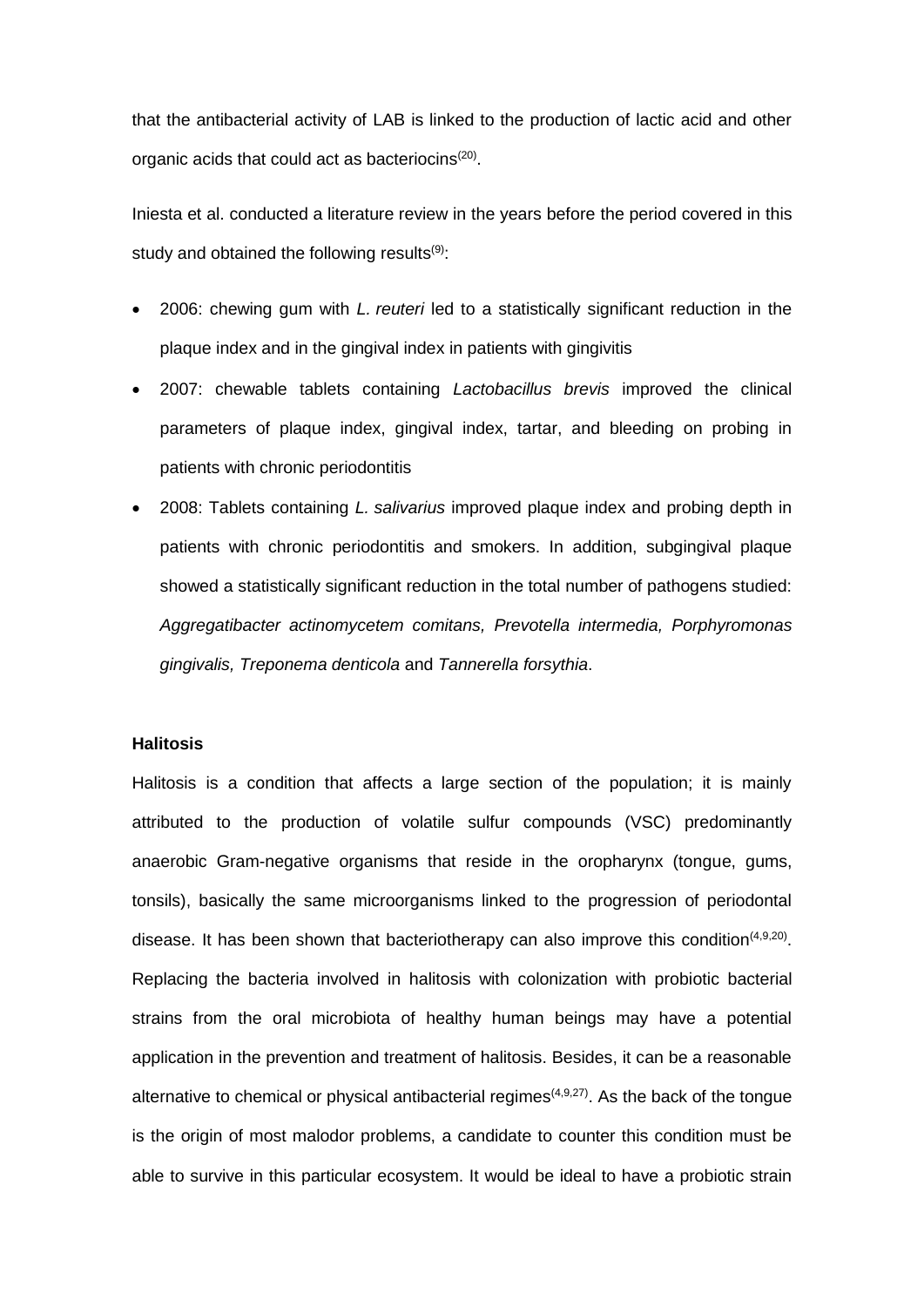able to efficiently colonize the surface of the tongue without producing odorous metabolic byproducts<sup>(27)</sup>.

Little research has been conducted on how probiotics may reduce the levels of volatile sulfur compounds. The strains that have been studied are: *Streptococcus salivarius* and *Lactobacillus salivarius* in chewable tablets and *Weissella cibaria* in the form of colutory. They have all obtained statistically significant reductions in the levels of volatile sulfur compounds in patients<sup>(9)</sup>. Terai et al. found, in an in vitro study, that *Lactobacillus crispatus YIT 12319* and *LBS11-17* have a greater adherence to the HSC cells from the human tongue. Their results suggest that there may be receptor-ligand systems between the epithelial cells of the tongue and these bacteria, which would be very helpful as a property to develop anti-halitosis probiotics<sup>(20)</sup>. Masdea et al. determined that *Streptococcus salivarius K12* has an excellent potential use as probiotics for halitosis-producing bacteria, as it is a pioneer colonizer of oral surfaces and is found predominantly in "healthy" human beings who are not affected by halitosis. This strain produces two natural antibacterial peptides: salivaricin A212,13 and salivaricin B,14. These peptides are bacteriocins that inhibit the colonization of bacteria involved in halitosis such as *Streptococcus T29, Saburreum Eubacterium*, *Micromonas*  micros and types of pigmented black colonies present in saliva<sup>(27)</sup>.

## *Candida albicans* **infection (Candidiasis)**

*Candida albicans* is the most common cause of fungal infections in the oral cavity. Especially in elderly and immunocompromised patients. Probiotic bacteria have been used to modify the microfloral ecosystem and have shown some success as a therapeutic agent for oral diseases<sup>(28)</sup>. Daily consumption of cheese supplemented with *L. rhamnosus GG, L. rhamnosus LC705* and *Propionibacterium freudenreichii ssp shermanii JS* has led to a reduction in the prevalence of *C. albicans* and also an increase in salivation. This last point is interesting as we know that decreased salivary flow is a risk factor for candida infection in older people<sup>(9)</sup>. Another important factor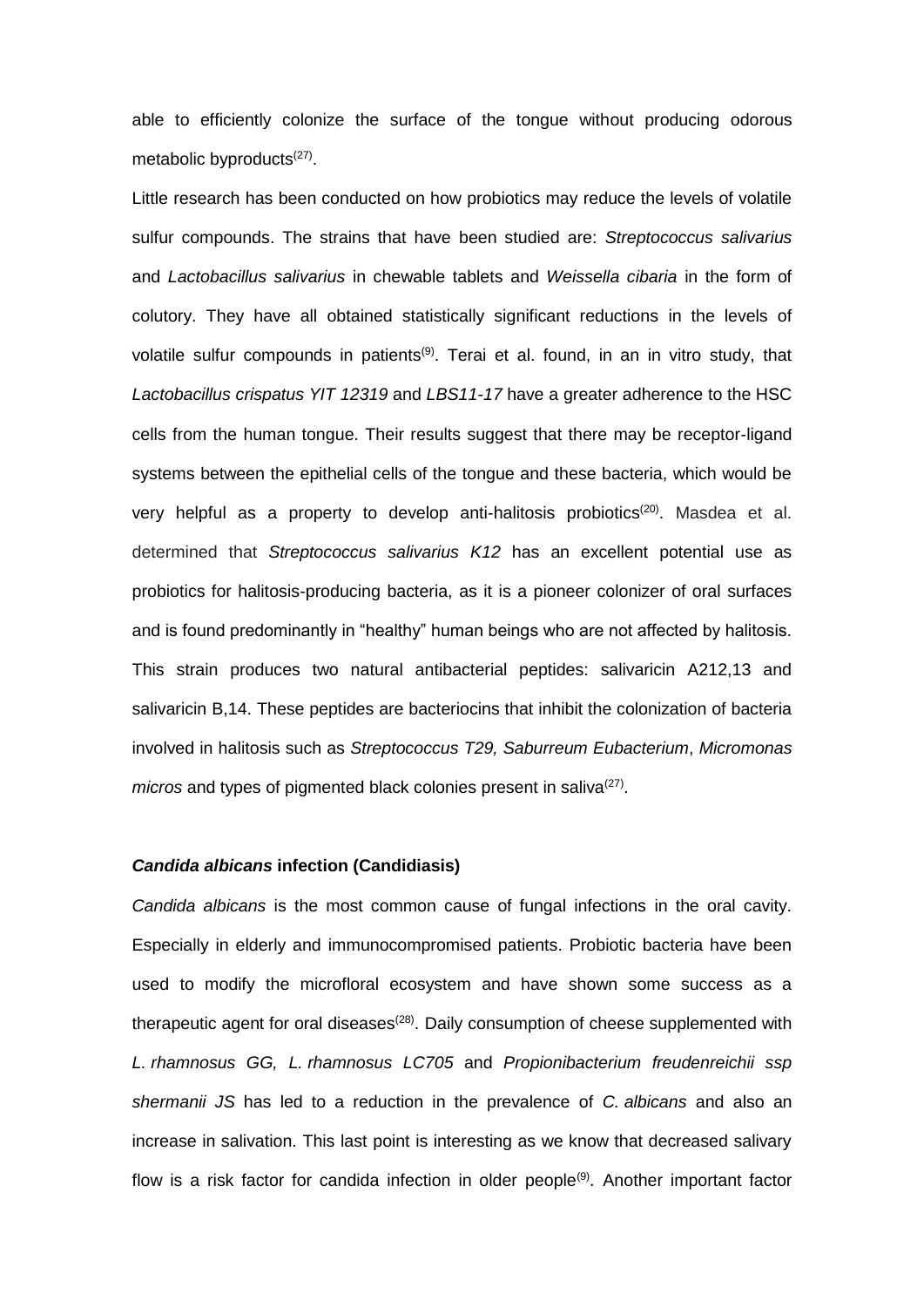regarding this infection is that the colonization site for *Candida albicans* is provided by the carious lesion, since acid production favors an ecological niche for this microorganism. In addition, in vitro studies have shown that the presence of *Candida albicans* improves the adherence of *S. mutans* to oral biofilm and carious tooth substance<sup>(28)</sup>. Therefore, it would be logical to deduce that a greater control of dental caries pathogens through probiotics would result in a decreased incidence of *Candida albicans.*

#### **Conclusions**

Many recent studies indicate that treatment with probiotics can be a valuable preventive complement to measures already tested, such as the use of fluorides. Most articles selected for this review state that, in the short term, daily consumption of probiotics can effect changes directly in the oral microbiota, such as reducing the number of pathogens, and indirect changes that enhance the growth of indigenous microorganisms, and in the long term, decrease the development and growth of oral pathogens. Therefore, probiotics can be adopted as a novel approach to prevent the demineralization of enamel, improve periodontal health, eliminate halitosis and reduce the prevalence of *Candida albicans* in adults.

In terms of patient compliance and costs, the fact that probiotics need to be consumed daily is a challenge (or at least 4-5 days a week). This could be solved by adding probiotics to the milk consumed by preschoolers attending kindergartens, as a public health measure.

To have a greater impact it would be necessary to combine the use of multiple probiotic species that can significantly affect the levels of cariogenic bacteria in saliva and periodontal pathogens in subgingival plaque. Finally, more clinical trials are needed to determine the best combinations of probiotic strains, and to identify the ideal vehicles and doses for this specific use.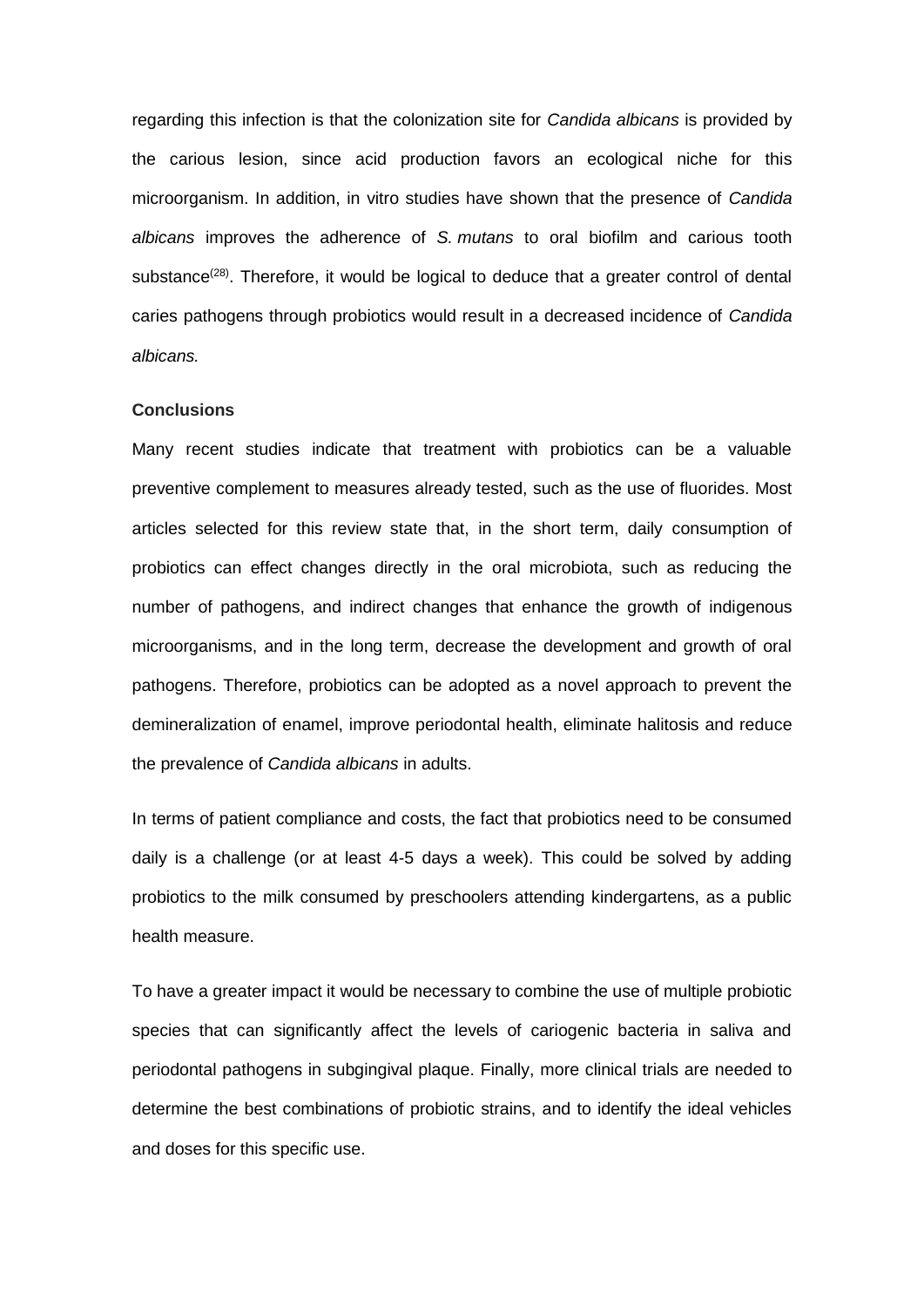# **References**

- 1. Kistler JO, Pesaro M & Wade W. Development and pyrosequencing analysis of an in-vitro oral biofilm model. BMC Microbiol. 2015;10:15:24 DOI: 10.1186/s12866-015-0364-1
- 2. Srivastava S, Sabyasachi S, Kumari M & Mohd S. Effect of Probiotic Curd on Salivary pH and Streptococcus mutans: A Double Blind Parallel Randomized Controlled Trial. J Clin Diagn Res 2016;10(2):ZC13-6
- 3. Araya M, Morelli L, Reid G, Sanders M.E., Stanton C, Pineiro M. & Ben Embarek P. Guidelines for the evaluation of probiotics in food. Report of a Joint FAO/ WHO Working Group on drafting guidelines for the evaluation of probiotics in food, London, Ontario, Canada. Rome, Geneva, Food and Agriculture Organization of the United Nations and World Health Organization, 2002.
- 4. Singh VP, Sharma J, Babu S, Rizwanulla & Singla A. Role of probiotics in health and disease: a review. J Pak Med Assoc. 2013;63(2):253-7
- 5. Twetman. Are we ready for caries prevention through bacteriotherapy? Braz Oral Res. 2012;26(SpecIss 1):64-70
- 6. Marttinen A, Haukioja A, Karjalainen S, Nylund L, Satokari R, Öhman C, Holgerson P, Twetman S & Söderling E. Short-term consumption of probiotic lactobacilli has no effect on acid production of supragingival plaque. Clin Oral Investig. 2012;16(3):797-803.
- 7. Sidhu GK, Mantha S, Murthi S, Sura H, Kadaru P & Jngra JK. Evaluation of Lactobacillus and Streptococcus mutans by Addition of Probiotics in the form of Curd in the Diet. J Int Oral Health. 2015;7(7):85-9
- 8. Allaker R & Douglas CW. Non-conventional therapeutics for oral infections. Virulence. 2015;6(3):196-207
- 9. Iniesta M, Zurbriggen M, Montero E, Herrera D. Los probióticos y sus beneficios terapéuticos. Periodoncia y Osteointegración. 2011;21(3): 171-179
- 10. Madhwani T & McBain AJ. Bacteriological effects of a Lactobacillus reuteri probiotic on in vitro oral biofilms. Arch Oral Biol. 2011;56(11):1264-73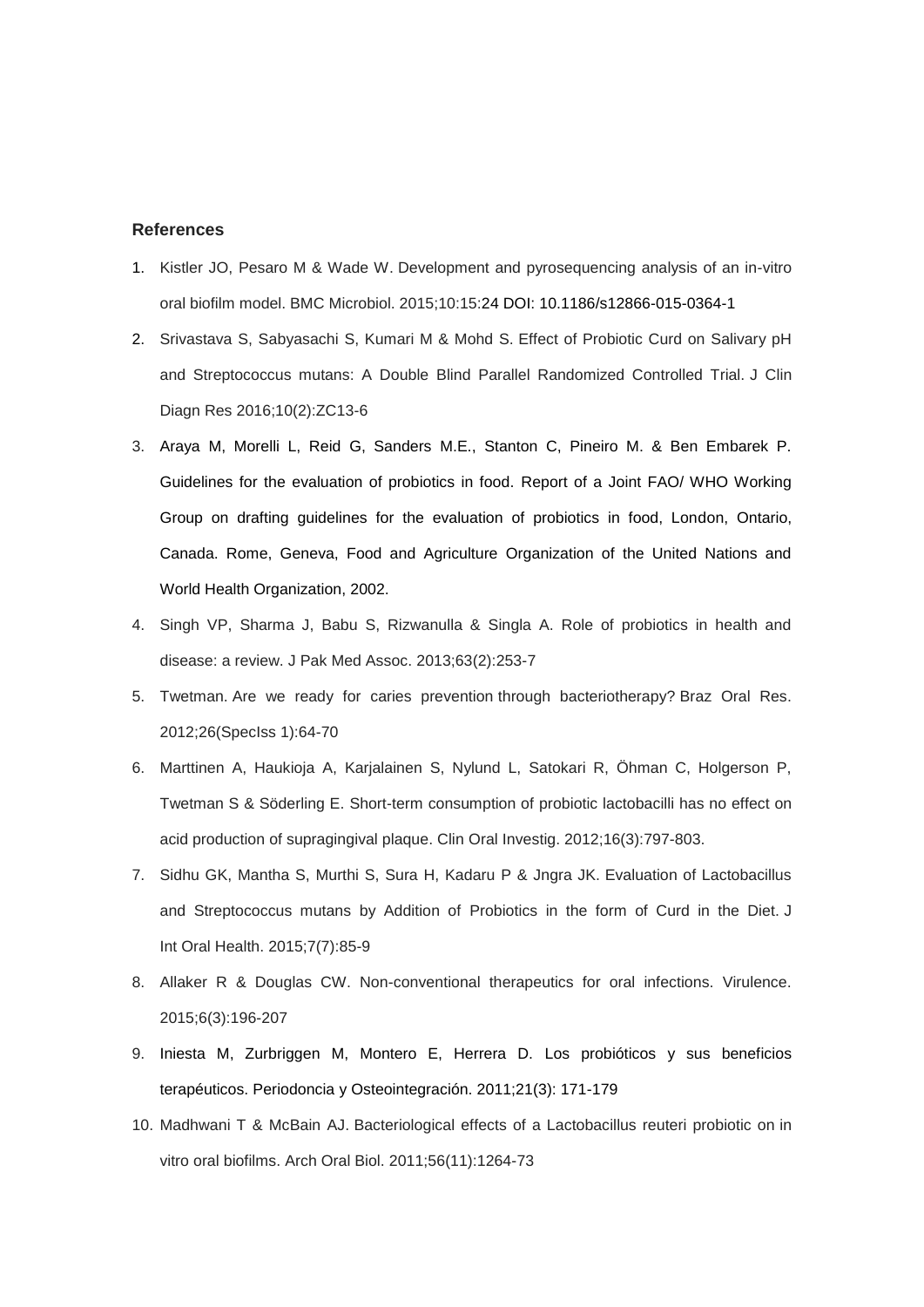- 11. Hedayati-Hajikand T, Lundberg U, Eldh C & Twetman S. Effect of probiotic chewing tablets on early childhood caries – a randomized controlled trial. BMC Oral Health. 2015 Sep 24;15(1):112
- 12. Hedayati-Hajikand T, Lundberg U, Eldh C & Twetman S. Effect of probiotic chewing tablets on early childhood caries – a randomized controlled trial. BMC Oral Health. 2015 Sep 24;15(1):112
- 13. Ashwin D, Ke V, Taranath M, Ramagoni NK, Nara A & Sarpangala M. Effect of Probiotic Containing Ice-cream on Salivary Mutans Streptococci (SMS) Levels in Children of 6-12 Years of Age: A Randomized Controlled Double Blind Study with Six-months Follow Up. J Clin Diagn Res 2015;9(2):ZC06-9 doi: 10.7860/JCDR/2015/10942.5532. Epub 2015 Feb 1.
- 14. Toiviainen A, Jalasvuori H, Lahti E, Gursoy U, Salminen S, Fontana M, Flannagan S, Eckert G, Kokaras A, Paster B & Söderling E. Impact of orally administered lozenges with Lactobacillus rhamnosus GG and Bifidobacterium animalis subsp. lactis BB-12 on the number of salivary mutans streptococci, amount of plaque, gingival inflammation and the oral microbiome in healthy adults. Clin Oral Investig. 2015;19(1):77-83
- 15. Rebolledo M, Rojas E, Salgado F. Efecto de dos probióticos que contienen cepas de Lactobacillus casei variedad rhamnosus y Lactobacillus johnsonii sobre el crecimiento in vitro de Streptococcus mutans. Int. J. Odontostomat. 2013;7(3):415-419
- 16. Schwendicke F, Horb K, Kneist S, Dörfer C & Paris S. Effects of heat-inactivated Bifidobacterium BB12 on cariogenicity of Streptococcus mutans in vitro. Arch Oral Biol. 2014 Dec;59(12):1384-90.
- 17. Vistoso A. Efecto del consumo de leche enriquecida con probióticos lactobacilos, en la incidencia de lesiones de caries en niños preescolares. [Thesis]. Santiago: Universidad de Chile. Facultad de Odontología; 2013
- 18. Moreno B. Efecto del consumo de leche con suplementos probióticos en la progresión de lesiones de caries en dientes temporales. [Thesis]. Santiago: Universidad de Chile. Facultad de Odontología; 2015
- 19. Nishihara T, Suzuki N, Yoneda M & Hirofuiji T. Effects of Lactobacillus salivarius-containing tablets on caries risk factors: a randomized open-label clinical trial. BMC Oral Health. 2014. 2;14:110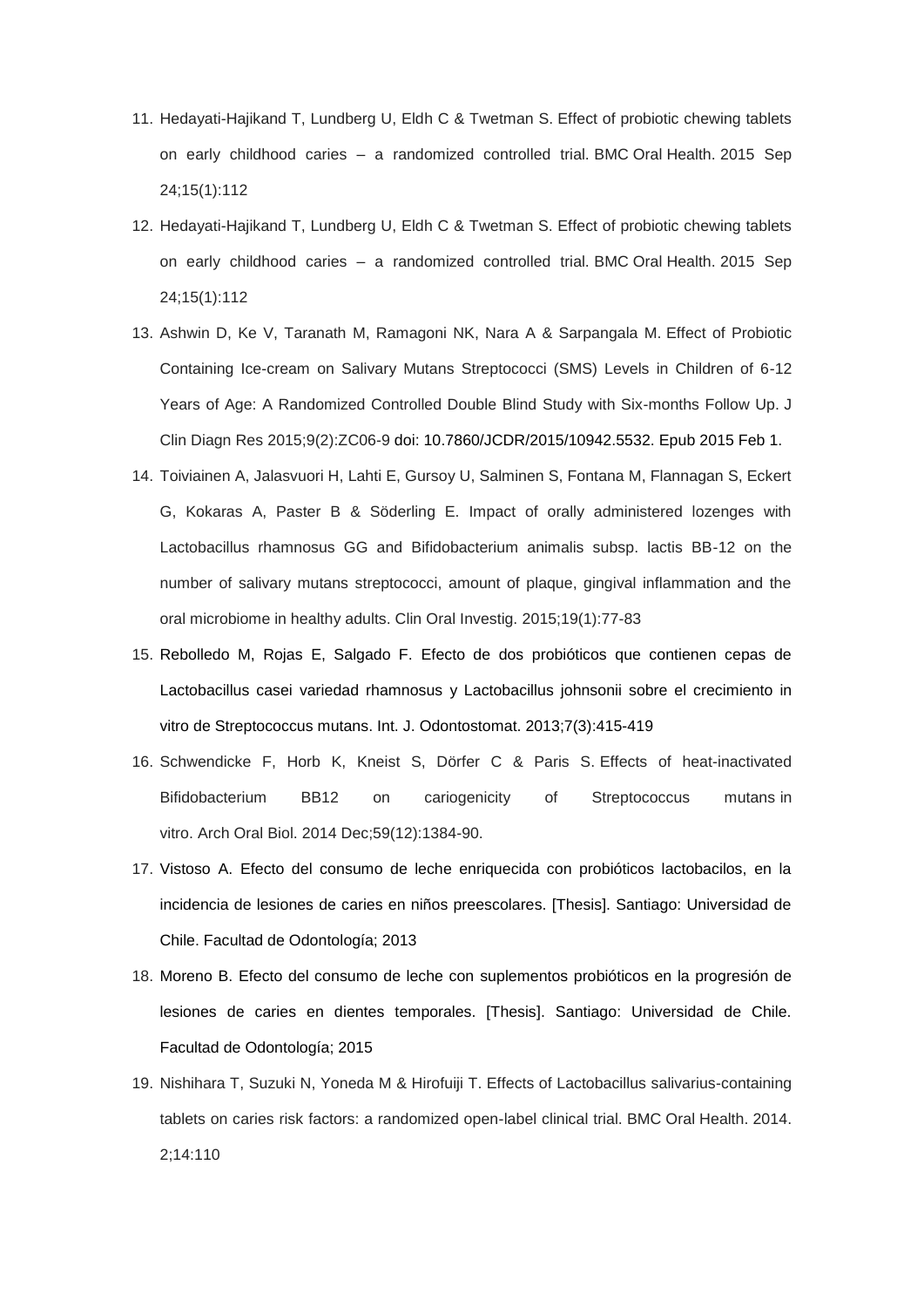- 20. Terai T, Okumura T, Imai S, Nakao M, Yamaji K, Ito M, Nagata T, Kaneko K, Miyazaki K, Okada A, Nomura Y & Hanada N. Screening of Probiotic Candidates in Human Oral Bacteria for the Prevention of Dental Disease. PLoS One. 2015 Jun 8;10(6):e0128657
- 21. Pérez-Luyo A. Probióticos: Una nueva alternativa en la prevención de la caries dental? Rev Estomatol Herediana. 2008; 18(1):65-68.
- 22. Wattanarat O, Makeudom A, Sastraruji T, Piwat S, Tianviwat S, Teanpaisan R & Krisanaprakornkit S. Enhancement of salivary human neutrophil peptide 1-3 levels by probiotic supplementation. BMC Oral Health. 2015 Feb 10;15:19
- 23. Holz C, Alexander C, Balcke C, Moré M, Auinger A, Bauer M, Junker L, Grünwald J, Lang C & Pompejus M. Lactobacillus paracasei DSMZ16671 Reduces Mutans Streptococci: A Short-Term Pilot Study. Probiotics & Antimicro Proteins. (2013) 5:259–263
- 24. Teanpaisan R & Piwat S. Lactobacillus paracasei SD1, a novel probiotic, reduces mutans streptococci in human volunteers: a randomized placebo-controlled trial. Clin Oral Invest 2014;18:857–862
- 25. Lozano L. Efectividad de un yogur comercial con y sin cepas probióticas sobre el crecimiento de streptococcos mutans en saliva de niños de 3 a 5 años con caries, en la I.E. 81015 Carlos E. UDEDA Meza, Trujillo 2013. [Thesis]. Trujillo: Universidad Nacional de Trujillo. School of Medicine. Escuela de Estomatología
- 26. Jalasvuori H, Haukioja A & Tenovuo J. Probiotic Lactobacillus reuteri strains ATCC PTA 5289 and ATCC 55730 differ in their cariogenic properties in vitro. Arch Oral Biol. 2012;57(12):1633-8
- 27. Masdea L, kulik EM, Hauser-Gerspach I, Ramseier AM, Filippi A & Waltimo T. Antimicrobial activity of Streptococcus salivarius K12 on bacteria involved in oral malodour. Arch Oral Biol. 2012; 57(8):1041-1047.
- 28. Shino B, Peedikayil FC, Jaiprakash SR, Ahmed Bijapur G, Kottayi S & Jose D. Comparison of Antimicrobial Activity of Chlorhexidine, Coconut Oil, Probiotics, and Ketoconazole on Candida albicans Isolated in Children with Early Childhood Caries: An In Vitro Study. Scientifica (Cairo) 2016; 2016:7061587. doi: 10.1155/2016/7061587. Epub 2016 Mar 14